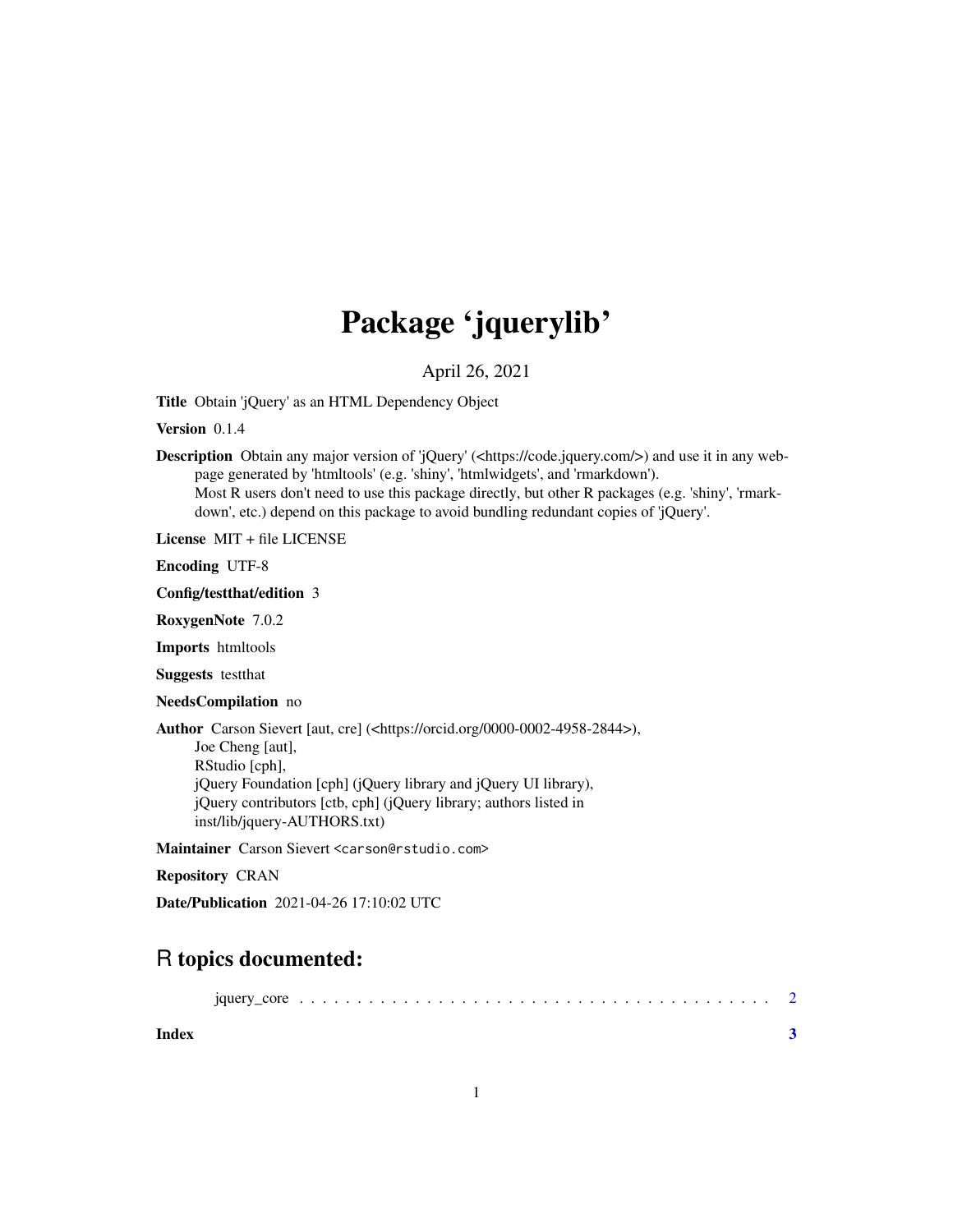<span id="page-1-0"></span>

#### Description

Obtain jQuery Core as an HTML dependency

#### Usage

```
jquery_core(major_version = 3, minified = getOption("shiny.minified",
TRUE))
```
#### Arguments

|          | major_version The major version of jQuery Core. Currrently 1, 2, and 3 are supported. |
|----------|---------------------------------------------------------------------------------------|
| minified | whether or not to provide a minified JavaScript file.                                 |

#### Value

A [htmltools::htmlDependency\(\)](#page-0-0) object.